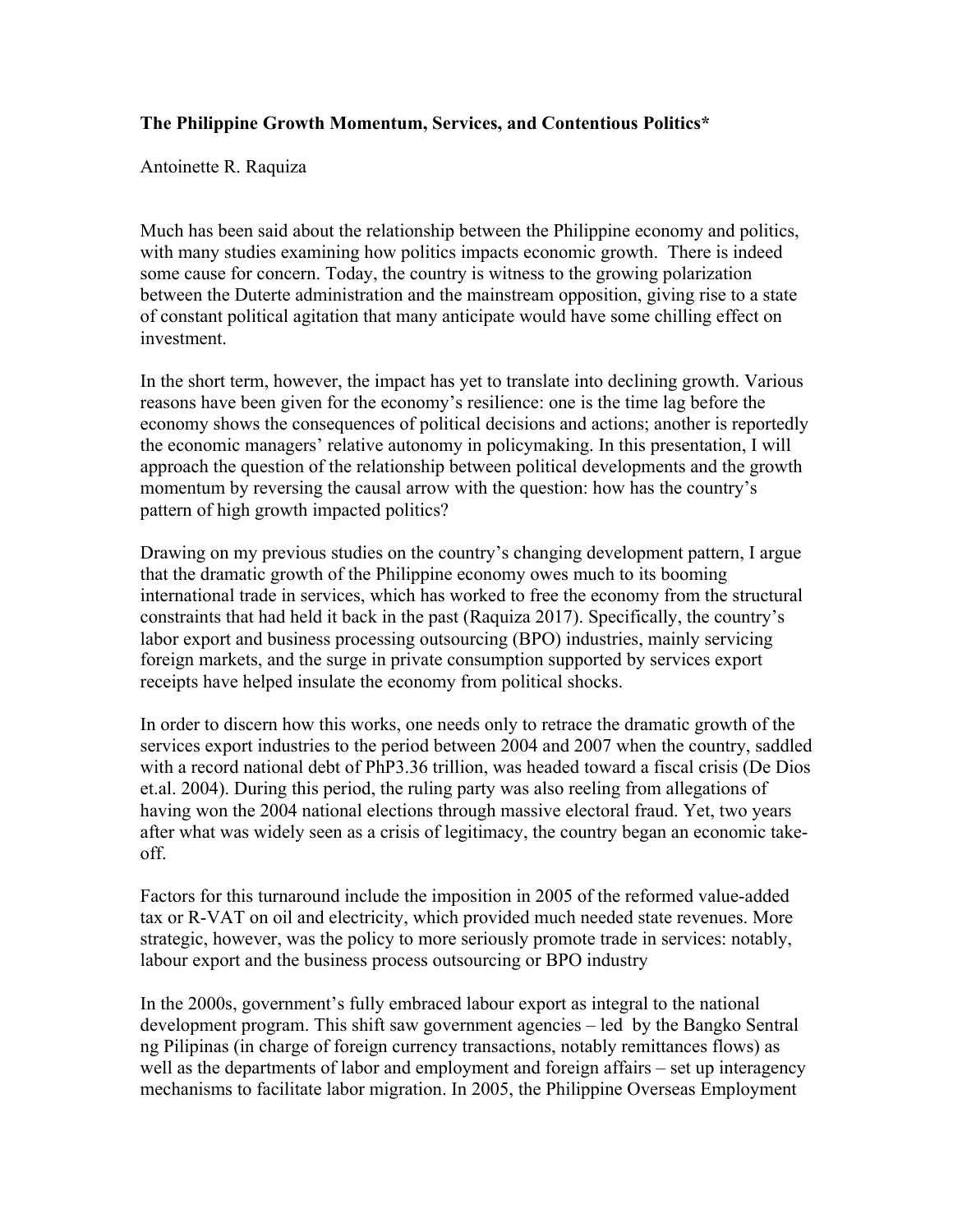Authority (POEA) decentralized its recruitment services to reach provincial labor markets and forged government-to-government recruitment and placement programs. Due to such efforts, the country's remittances skyrocketed, from US\$8.55 billion in 2004 to US\$26.9 billion in 2016.

This period also saw the government aggressively promoting the BPO industry. In the early 2000s, partly in recognition of the booming global outsourcing industry and partly in response to the lobby of domestic property developers, government began to provide fiscal and non-fiscal incentives to facilitate the setting up world-class IT parks as special economic zones (Raquiza 2015). This and the country's large English-speaking, collegeeducated workforce, saw investments in the industry soar, from US\$329 million in 2005 to more than US\$1.8 billion in 2008.

The Philippine case suggests that the service sector, which by nature is fragmented and less capital-intensive than the manufacturing sector, may thrive amidst political instability (Raquiza 2017).

In this light, there is a need to interrogate how the country's pattern of growth – which has become so much more tied to global markets through services – might change the relationship between the economy and politics. Two distinct areas come to mind:

1. The massive flow of services export receipts is changing the nature of the middle class and the source of wealth creation in the country, delinking politics and economic development.

Democratization literature argues that with a rising middle class and domestic business sector comes greater public demand for a more accountable, participatory, and responsible government. The Philippines, which boasts of the being the region's oldest democracy, seemed to conform to this view when, in 1986, middle class-led street protests in combination with a military rebellion tipped the balance in favor of a 14-year anti-dictatorship struggle against the Marcos regime.

Over the past decade, however, there has been a sea change in the nature of the middle class, whose expansion owes much to the booming trade in services. With more than 10 million Filipinos living and working permanently or temporarily abroad, the Philippine middle class has been characterized as being "deterritorialized," and, partly because of its geographic dispersal, politically weaker than its counterparts in Thailand, Malaysia, and Indonesia (Shiraishi 2008). In fact, such an analysis may extend as well to the one million Filipinos working in the domestic BPO industry, mainly servicing foreign clienteles.

On the other hand, the Philippine development pattern that draws its dynamism from external markets has strengthened the economic elites whose business lies in the circulation of goods, capital, and labour. To capture the windfall gains from remittances, the Philippine business elites have gone into banking through which billions of dollars of remittances are coursed and in education, housing, health care, leisure, and retail businesses. For its part, the rise of the BPO industry, which has linked the country's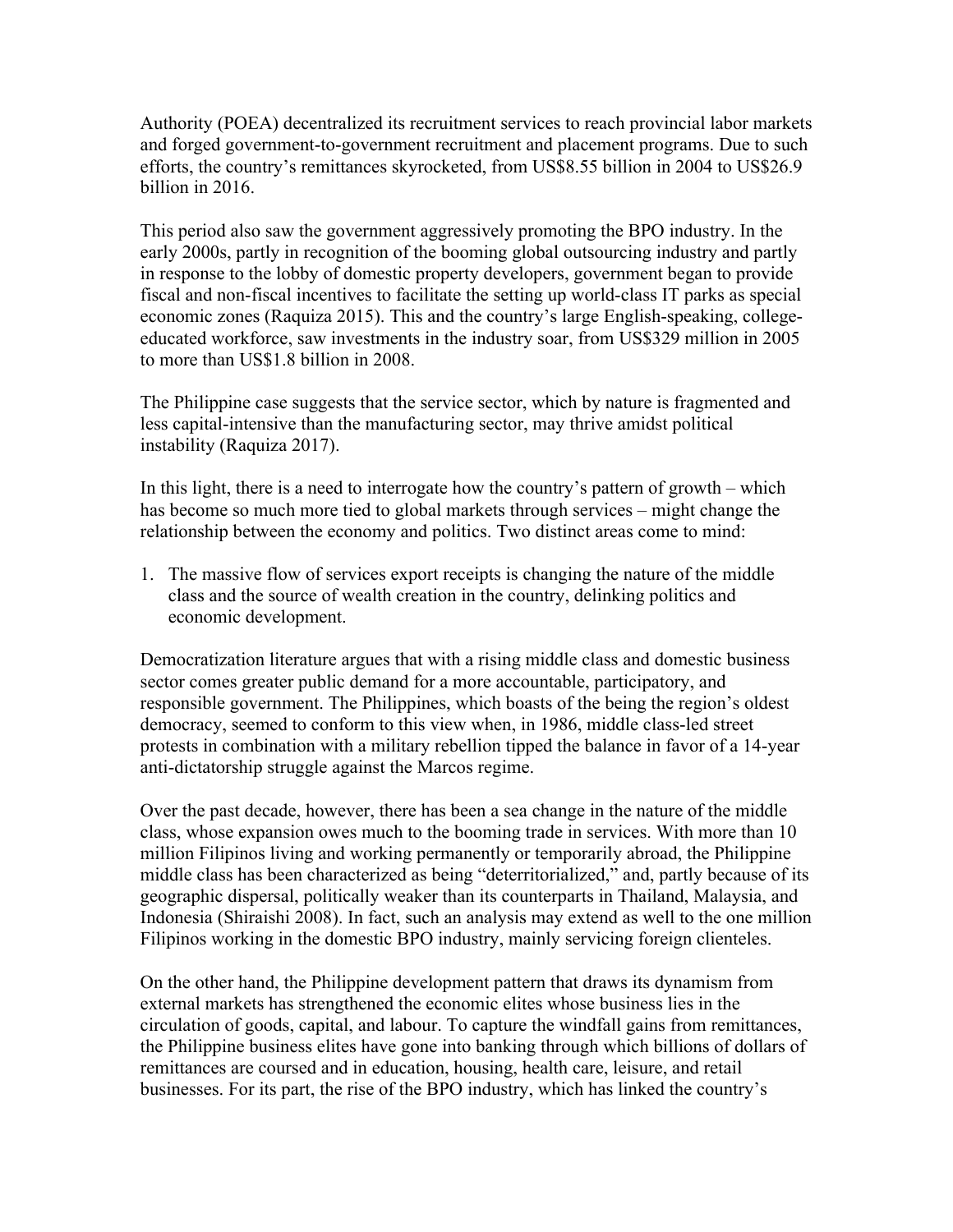skilled workforce to multinational service providers, has opened new rental streams for property developers. Largely due to diversifying commercial interests, the net worth of the nine of the country's wealthiest business families grew from about US\$11 billion in 2006 to US\$43.4 in 2013 (Raquiza 2014). The flow of services export receipts has thus given Philippine business an alternative source of wealth creation that is less vulnerable to political instability.

2. At the same time, however, high growth has had limited impact on poverty alleviation and the reduction of income inequality.

To be sure, the number of those living below the poverty line and income inequality has decreased. Yet, despite sustaining a growth rate of six or more percent throughout the decade, more than 26 million remain poor, and of this staggering number, 12 million live in grinding poverty (Yap 2016). Income inequality went down but only slightly: specifically, the Gini index went down from .46 in 2000 to .43 in 2012 (WB 2017). According to a Brookings Institute study, the country's Gini index would go as high as .60 if the "missing data of the top one percent" was taken into account (Ordinario 2017).

As such, more than two decades since the ouster of President Marcos, political democracy has yet to translate into equitable development. Rather, what we are seeing is the deepening of a dual service economy, where the most dynamic businesses are those that are fully integrated into global markets, with very limited linkages to the domestic economy while the vast majority are micro enterprises, many of which belong to the informal sector. Indeed, since wealth creation relies less on agriculture and manufacturing, the growth momentum has failed to create dividends among the lower classes.

In this connection, the development pattern has contributed to widening political polarization. As middle and upper classes become deterritorialized, they also become less available politically for cross-class alliances for democratic and responsible governance. On the other hand, there is very little buy-in among the lower classes on the so-called EDSA state, named after the street where the broad democratic forces dealt the final blow to the authoritarian rule in 1986.

Such trends suggest the need for the country to deepen the service sector's linkages to domestic agriculture and manufacturing industries that generate productive and quality employment for those largely left behind by the so-called growth momentum. Working to deepen the real economy would contribute to restoring the feedback mechanism between politics and the economy– a link that would go a long way in promoting an accountable government and engaged citizenry.

## REFERENCES

De Dios, Emmanuel S., Benjamin E. Diokno, Emmanuel F. Esguerra, Raul V. Fabella, Maria Socorro G. Bautista, Felipe M. Medalla, Solita C. Monsod, Ernesto M.